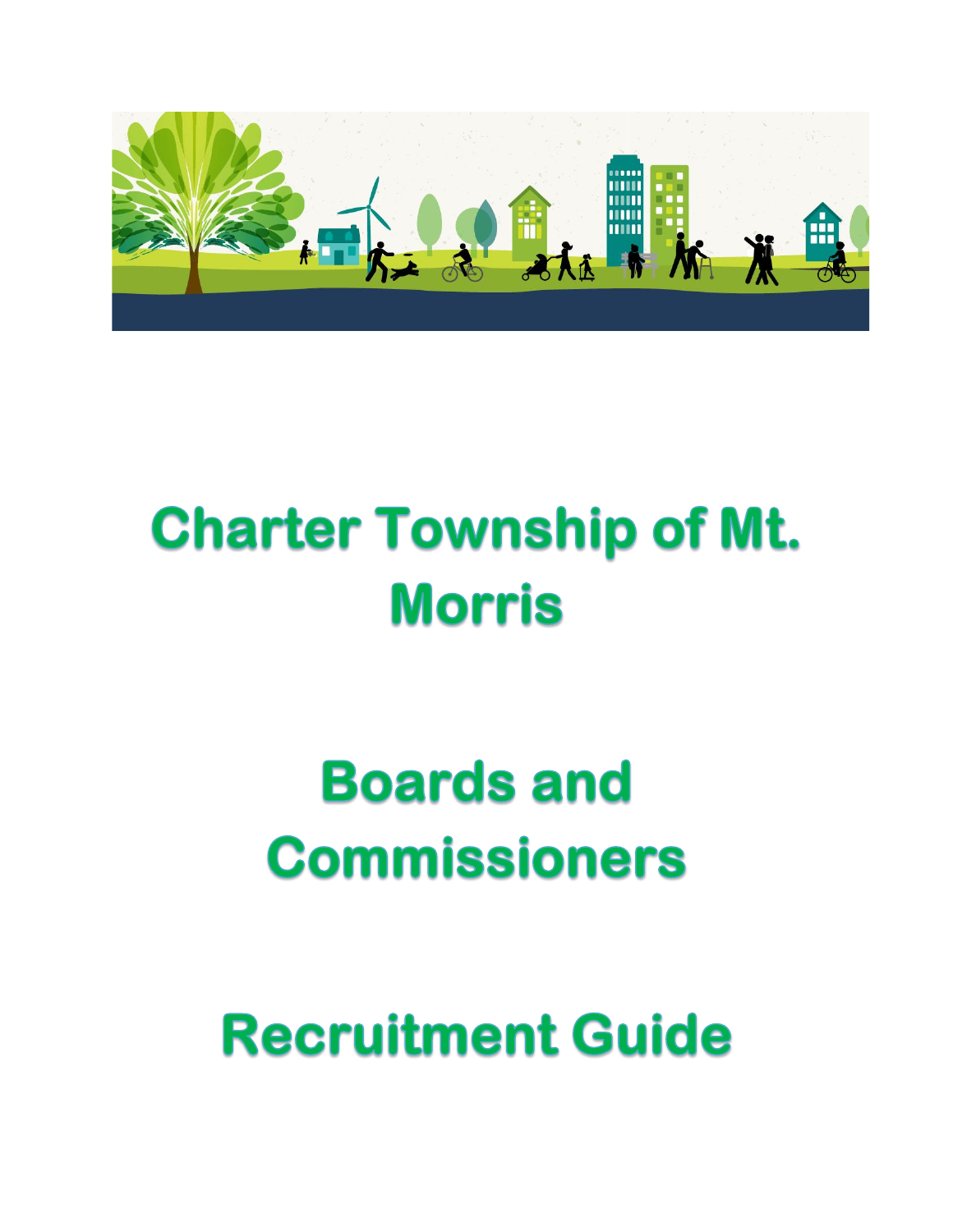## **Table of Contents**

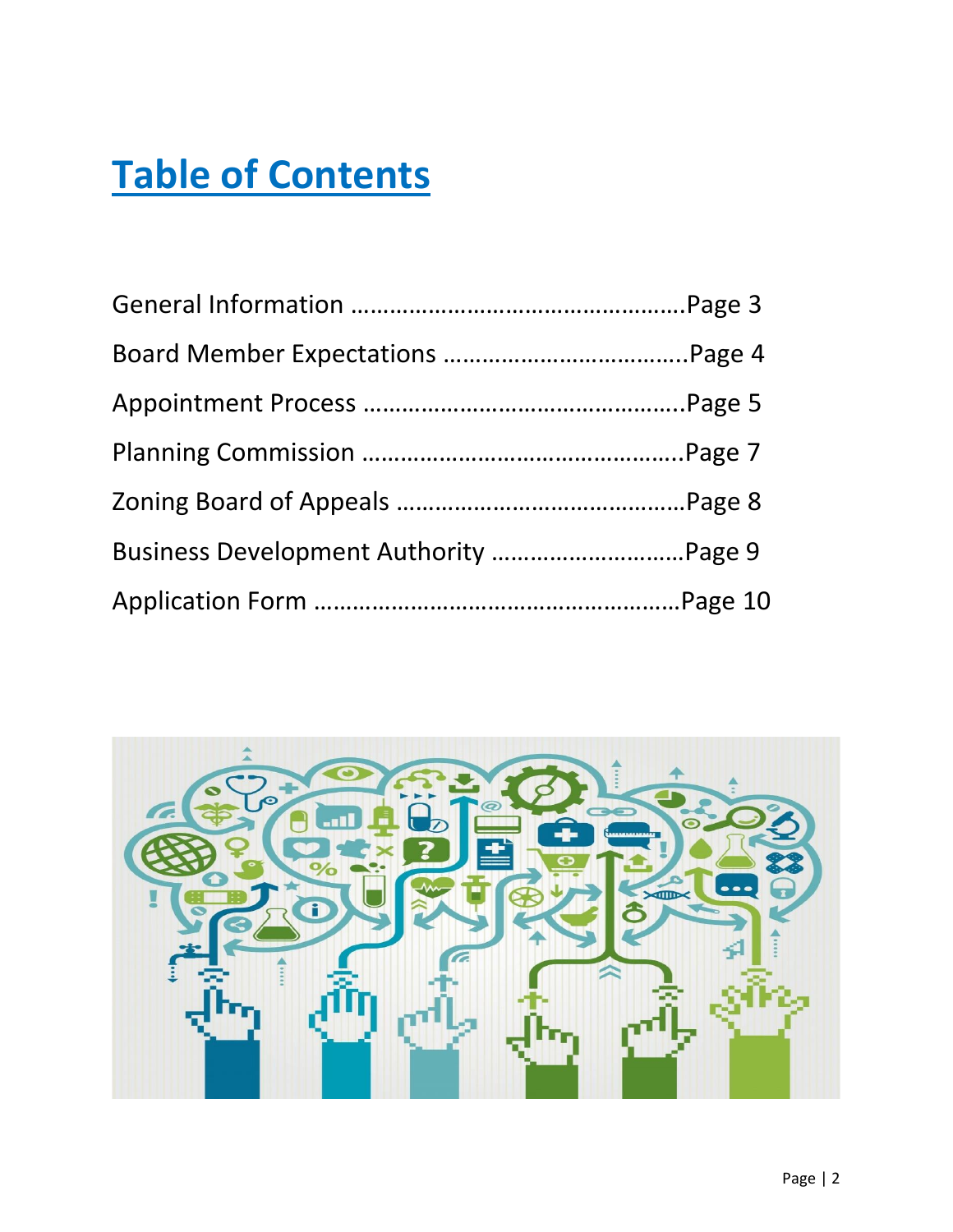## *General Information*

The Charter Township of Mt. Morris Board Members and Commission Members are the supporting and advisory council for the community. Elected Officials and Leaders should make sound decisions that reflect key policies for the residents. This guide can be utilized to discover information about the various committees that operate within the Township.

## *Interested in applying?*

All Mt. Morris Township residents are welcome to apply for an appointment to Township Boards and Commissions. Mt. Morris Township recommends that prospective individuals review the knowledge and skills listed for each position in addition to reviewing the responsibilities and time commitment details for the position before applying. The Township recognizes the importance of helping educating interested individuals.

## *How do I apply?*

Interested residents should contact the Supervisor's office at (810) 785- 9138 or by visiting the Township Offices, located at 5447 Bicentennial Dr., Mt. Morris, MI 48458 to inquire if any positions are vacant.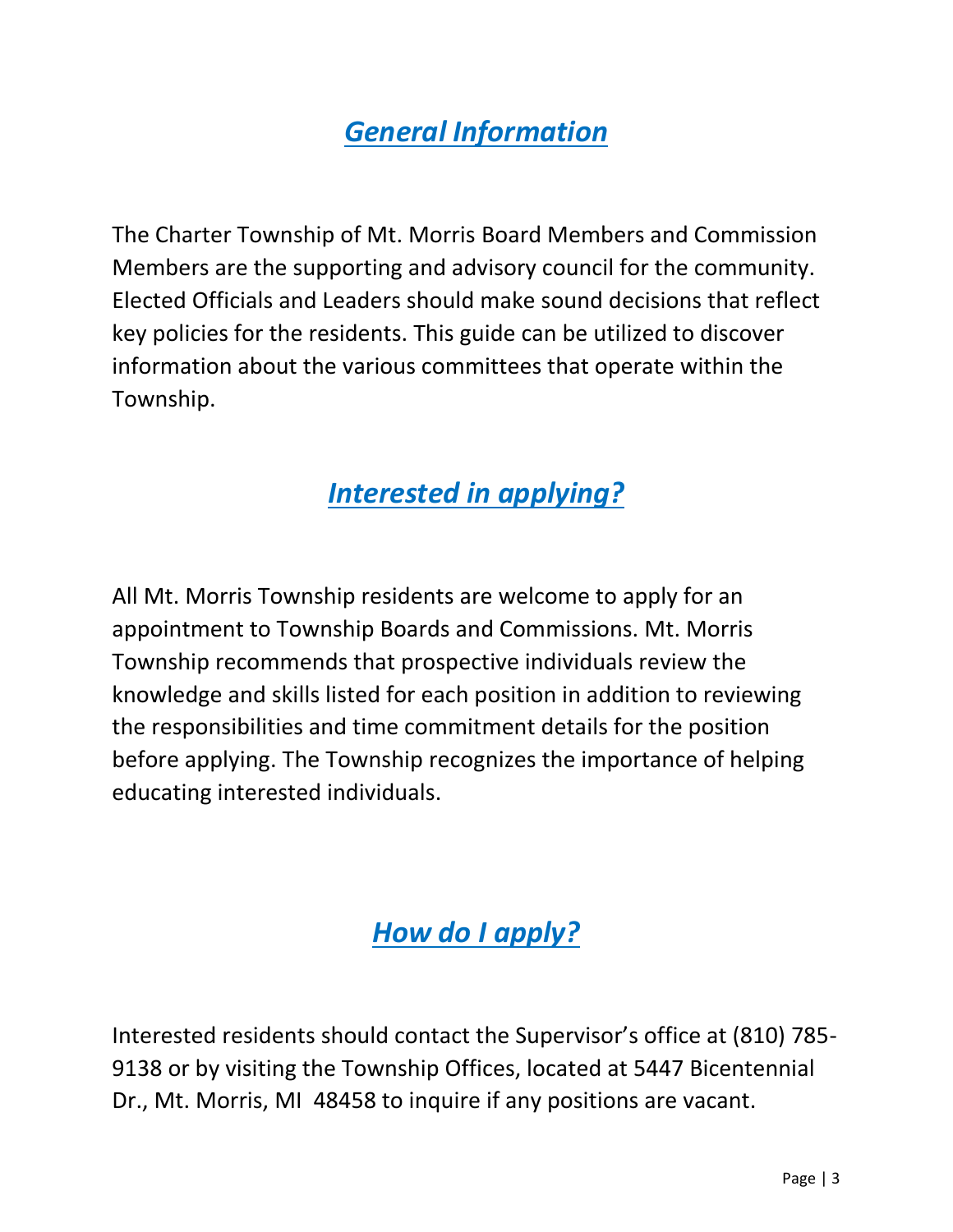## *Qualities of an Effective Board Member*

- o Works well in a group setting.
- o Displays respect to other Commissioners, Township Staff and the general public.
- o Able to separate issues when conflict occurs.
- o Notices and understands diverse perspectives.
- o Capable of one's own approach to handle conflict and compromise when concerns are addressed.

## *Responsibilities and Expectations*

- o Attend all regular scheduled meetings.
- o Follows procedures to conduct and participate in meetings.
- o Makes recommendations to the Township Board as required by law upon request.
- o Refrain from any act that constitutes a conflict of interest.
- o Obeys the operating rules and bylaws the board or commission has established.
- o When overlap occurs, work cooperatively with other boards to accomplish responsibility.
- o Abide by the Open Meetings Act 267 of 1976.

<https://www.legislature.mi.gov/documents/mcl/pdf/mcl-act-267-of-1976.pdf>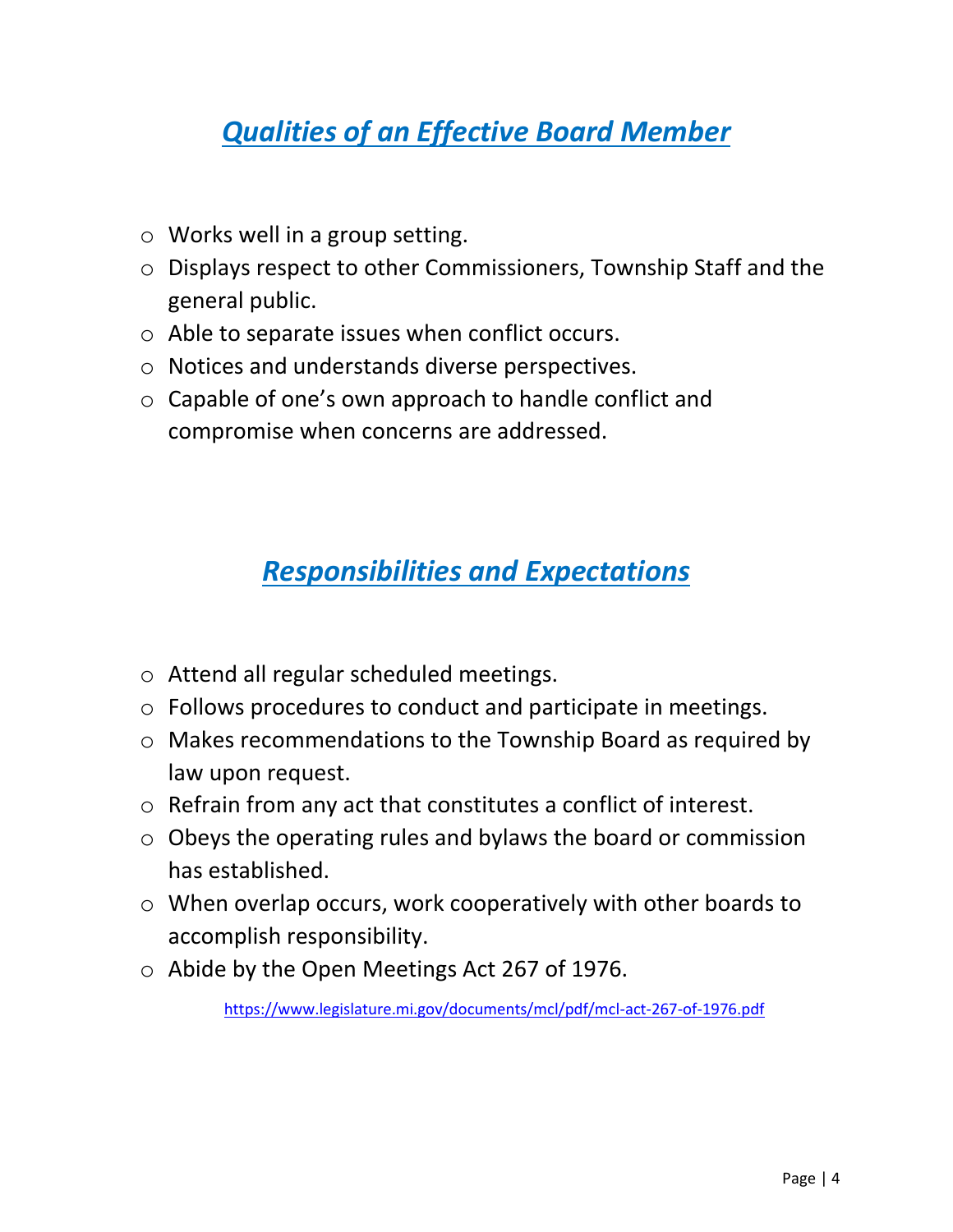## *Responsibilities and Expectations*

(Continued)

- o Review all relevant materials and come to meetings prepared to discuss the action items.
- o Understand that the commitment of appointment is an on-going process that involves a long-range interest in the community; fairness, common sense, honesty, good moral character and knowledge of the Township, its people, its customs and its ordinance.

### *Appointment Process*

All Charter Township of Mt. Morris residents are eligible to serve on one board or commission at a time. The Township Supervisor has the responsibility to appoint, with Board approval, members of the Township's various boards and commissions. When vacancies are open the Township will post the position on the webpage under employment. The applicant shall complete and return their application for appointment to:

Mt. Morris Charter Township Attention Township Supervisor 5447 Bicentennial Dr. Mt. Morris, MI 48458

Our Township Supervisor will review the applications submitted and proceed to an interview for the selected candidates via phone or in person. The Supervisor will make a recommendation to the Township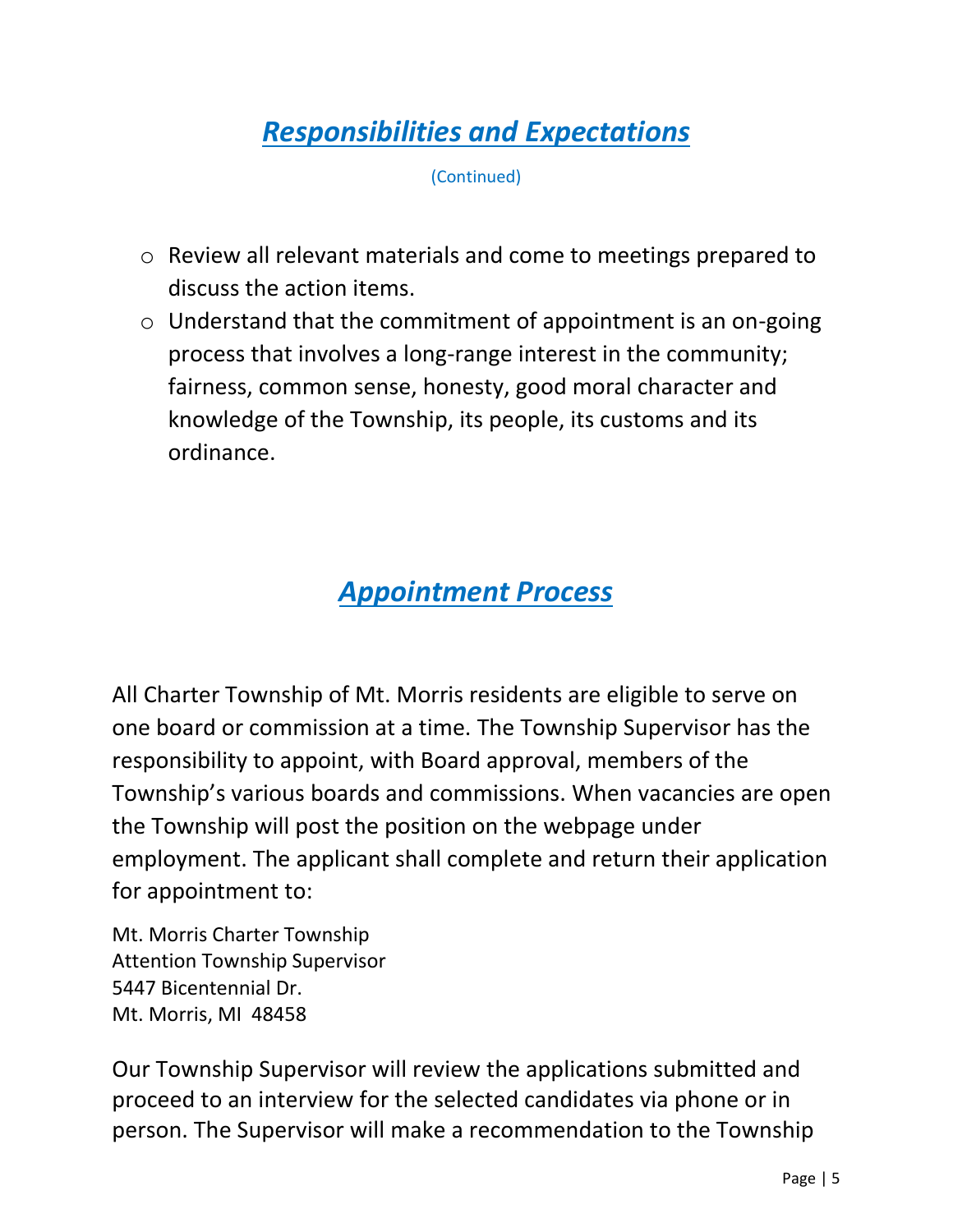Board. After Board approval, the Supervisor will prepare an orientation packet with training materials to the appointed Commissioner. An Oath of Office must be completed before the new Commissioners first meeting.

To inquire about Township vacancies to Board or Commission positions, please contact the Supervisor's Office at (810) 785-9138. The Township will accept applications for appointment at any time and will hold the application until a position is available.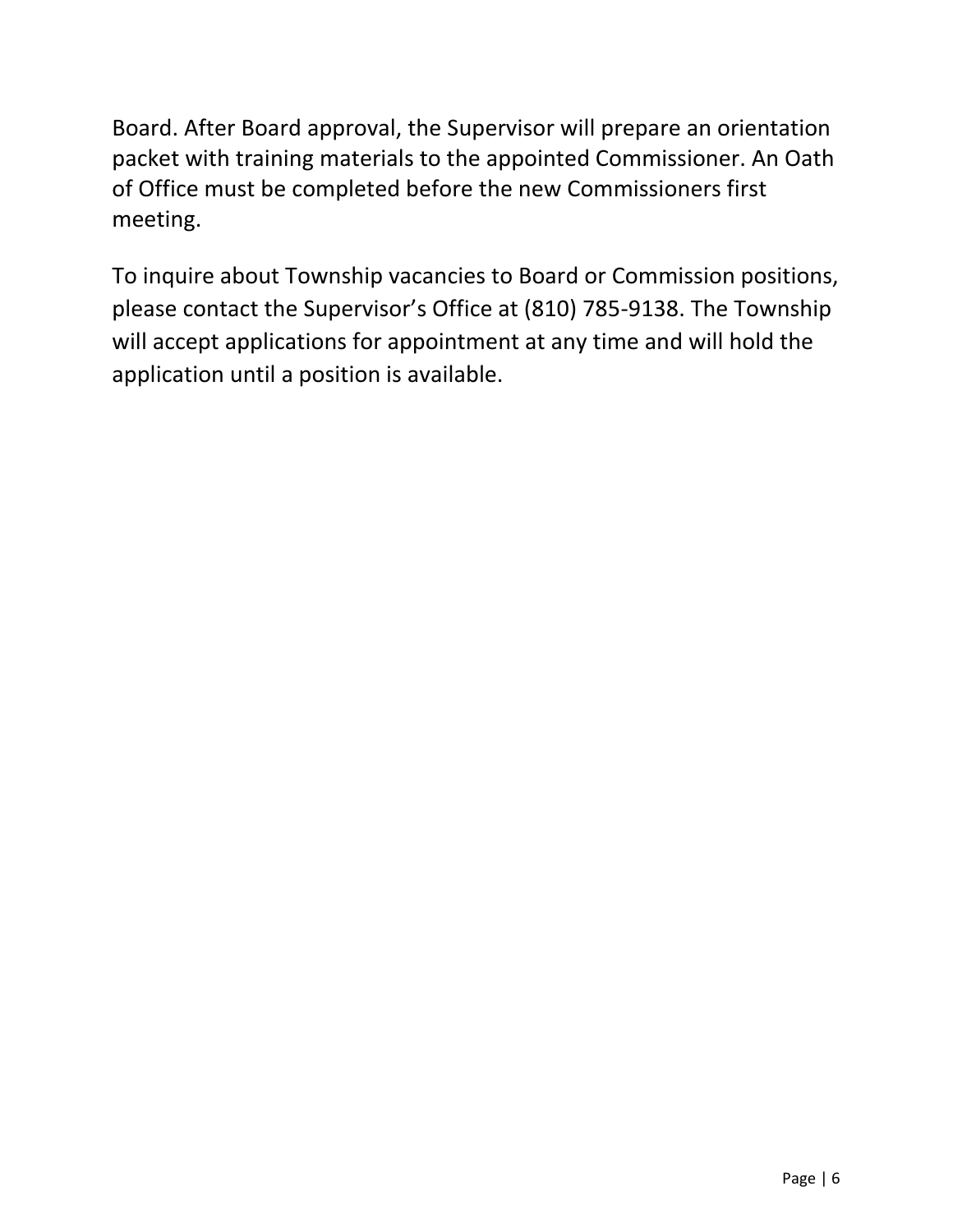## Planning Commission Description

#### Appointment Type:

By the Township Supervisor, with Board approval; Three (3) year term

#### Title:

Planning Commissioner

#### Position Details:

Review and approve or deny site plans, special land use and proposes recommendations for rezoning cases and amendments to the Zoning Ordinance, to the Township Board. Speak and communicate with other commissioners, staff, applicants and the public at meetings. Attend training workshops when applicable.

#### Materials needed:

Commissioners will be provided with a Zoning Ordinance book, Master Plan book and Zoning Maps. Michigan Association of Planning facilitates training classes throughout the year for new members. All packets will be provided to include agenda items one (1) week prior to the meeting.

#### Suggested knowledge, abilities and skills (recommended, but not required)

- o Communicate clearly and effectively with staff and general public.
- o Ability to listen and maintain professionalism with other commissioners, staff and the public.
- o Eagerness to learn.
- o Some understanding of site plans, land use, development and law.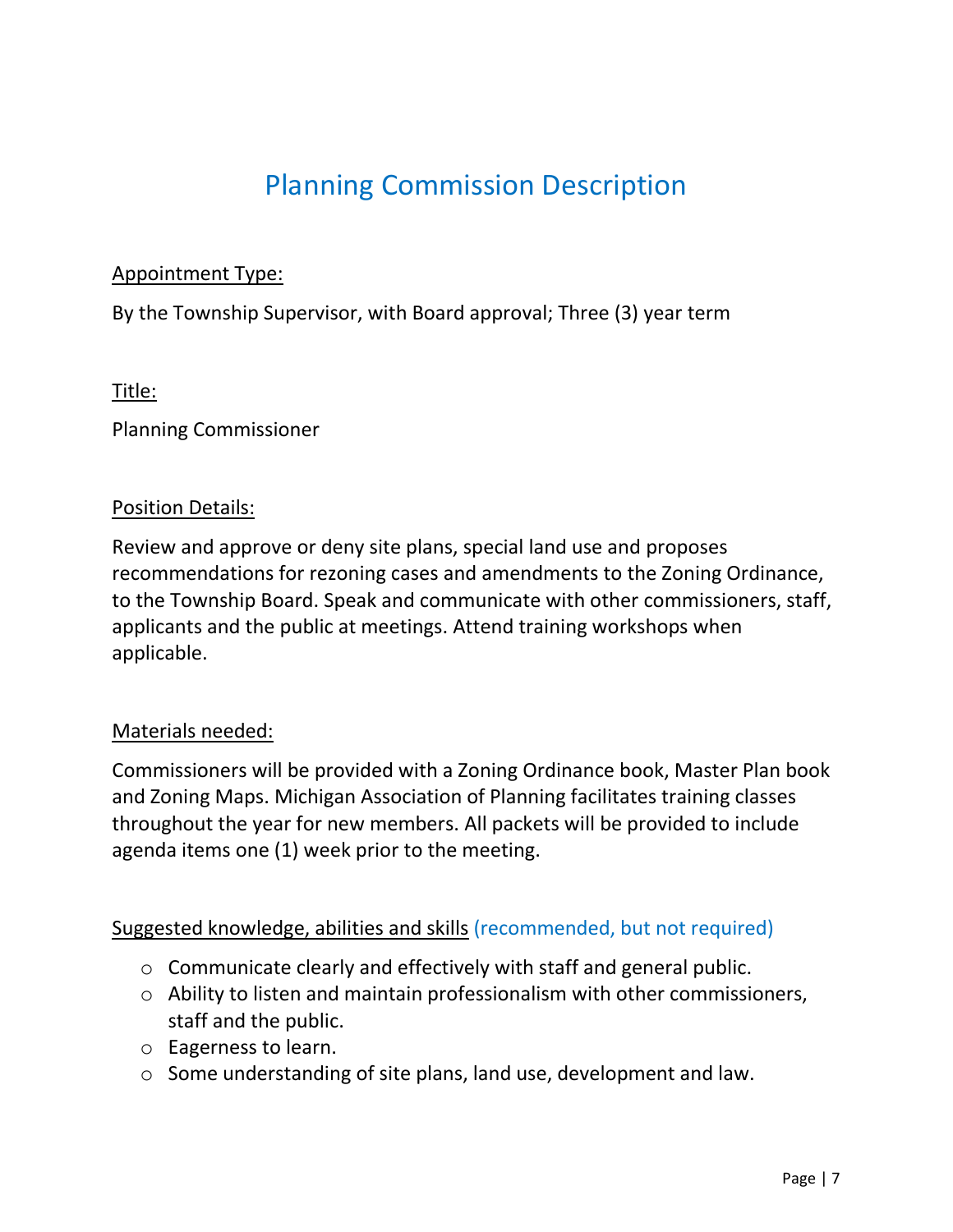## Zoning Board of Appeals Description

#### Appointment Type:

By the Township Supervisor, with Board approval; Three (3) year term

#### Title:

Zoning Board of Appeals Commissioner

#### Position Details:

Review and approve or deny variance application, interprets the Zoning Ordinance and reviews appeals of zoning decisions. Speak and communicate with other commissioners, staff, applicants and the public at meetings. Attend training workshops when applicable.

#### Materials needed:

Commissioners will be provided with a Zoning Ordinance book, Master Plan book and Zoning Maps. Michigan Association of Planning facilitates training classes throughout the year for new members. All packets will be provided to include agenda items one (1) week prior to the meeting.

#### Suggested knowledge, abilities and skills (recommended, but not required)

- o Communicate clearly and effectively with staff and general public.
- o Ability to listen and maintain professionalism with other commissioners, staff and the public.
- o Eagerness to learn.
- o Some understanding of site plans, land use, development and law.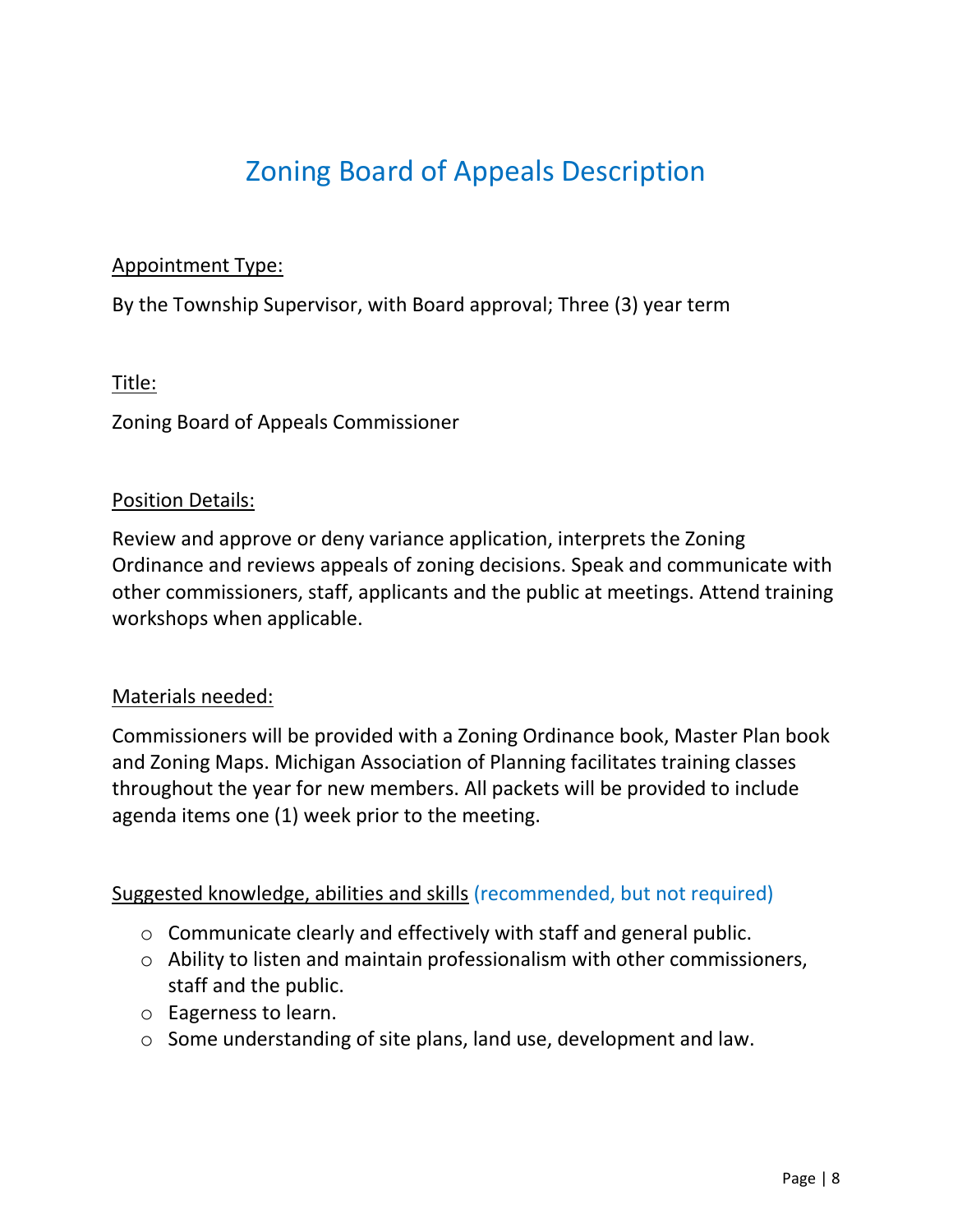## Business Development Authority Description

#### Appointment Type:

By the Township Supervisor, with Board approval; Four (4) year term

#### Title:

Business Development Authority Board Member

#### Position Details:

Analyze economic changes in the district. Plan the revitalization and growth of the district. Implement a long-range plan of development in the district necessary to achieve the purpose of this Authority, in accordance with the powers of this Authority as granted in Act 197. Attend training workshops when applicable.

#### Materials needed:

Commissioners will be provided with a Business Development Authority book. Michigan Association of Planning facilitates training classes throughout the year for new members. All packets will be provided to include agenda items one (1) week prior to the meeting.

#### Suggested knowledge, abilities and skills (recommended, but not required)

- o Communicate clearly and effectively with staff and general public.
- o Ability to listen and maintain professionalism with other commissioners, staff and the public.
- o Eagerness to learn.
- o Some understanding of site plans, land use, economic development and law.